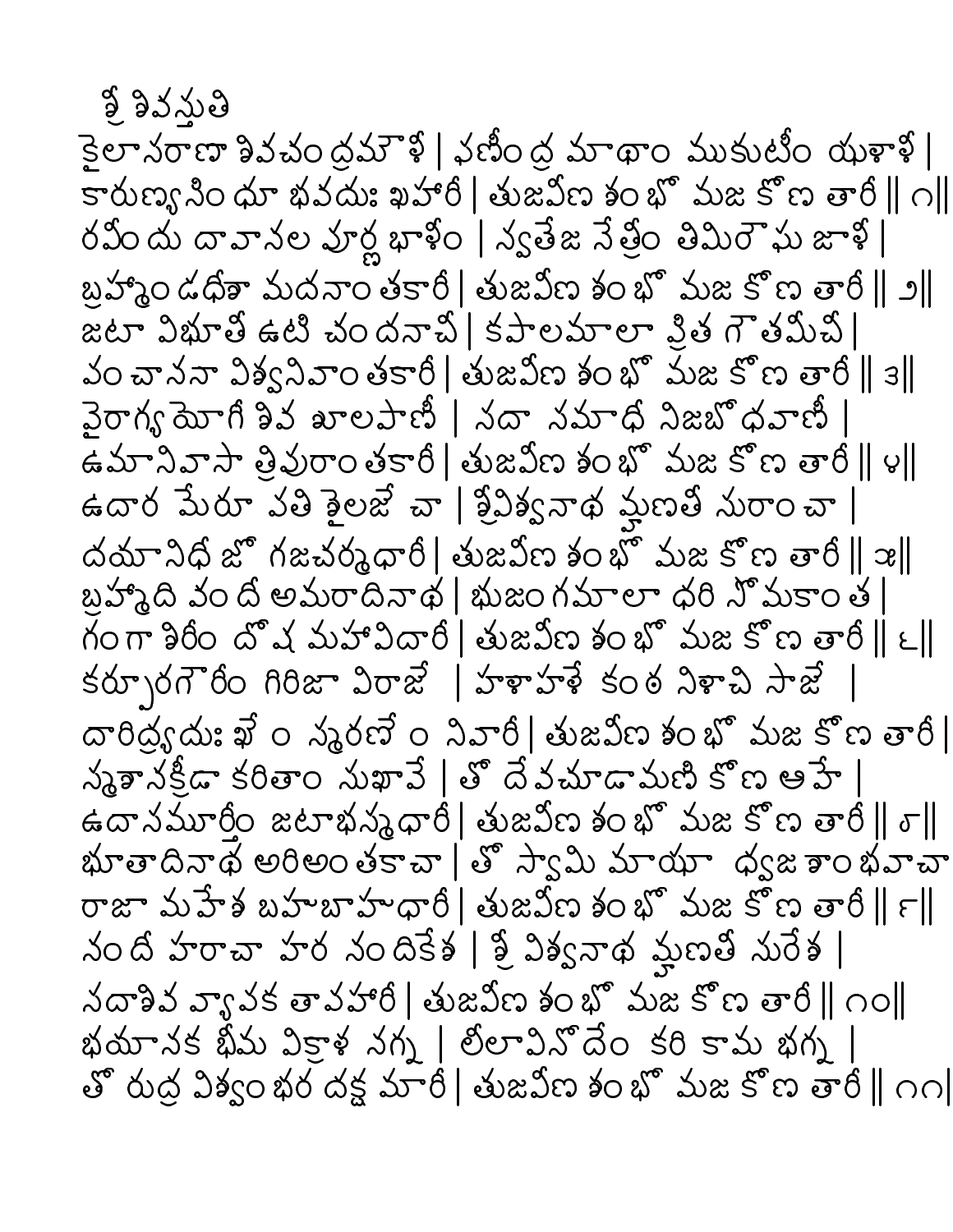ఇచ్చా హరాచి జగ హేం విశాళ | పాళీ రచితో కరి బ్రహ్మగోళ | ఉమావతీ భైరవ విఘ్న హారీ | తుజవీణ శంభో మజ కోణ తారీ || ౧౨|| భాగీరథితీర నదా వవిత్ర జే థేం అనే తారక బ్రహ్మమంత్ర | ఏశ్వేశ విశ్వం భర త్రినేత్రధారీ | తుజవీణ శంభో మజ కోణ తారీ || ౧౩|| వ్రమాగ పేణీ నకళా హరాచ్యా | పాదారవిం దీం వహాతీ హరీచ్యా | మం దాకిని మంగల మోక్టకారీ | తుజవీణ శంభో మజ కోణ తారీ || ౧౪ కీర్తీ హరాచి నుతి బొలవేనా | కైవల్యదాతా మనుజాం కళేనా | 5కాగ్రనాథ విష్ణలం గికారీ | తుజవీణ శంభో మజ కోణ తారీ || ౧౫|| నర్యాం తరీం వ్యావక జో నియం తా | తో ప్రాణలింగాజవళీ మహం తా | అం కీం ఉమా తే గిరిరూవధారీ | తుజవీణ శంభో మజ కోణ తారీ || ౧౬ నదా తవన్యీ అనే కామధేనూ | నదా నతేజ శశి కొటిఖానూ | గౌరీవతి జో నదా భన్మధారీ | తుజవీణ శంభో మజ కోణ తారీ || ౧౭|| కర్చూరగౌర న్మరల్యా విసాం వా | చింతా హరీ జొ భజకాం నదైవా | అం తీం న్వహీత నుచనా విచారీ | తుజవీణ శంభో మజ కోణ తారీ || ౧ విరామ కాళీం వికళ శరీర | ఉదాన చిత్రీం న ధరీచ ధీర | చింతామణీ చింతనేం చిత్తహారీ | తుజవీణ శంభో మజ కోణ తారీ || ౧ః సుఖావసానే నకళేం నుఖాచీం | దుః ఖావసానే టళతీ జగాచీం | దేహావసానేం ధరణీ థరారీ| తుజవీణ శంభో మజ కోణ తారీ∥ుం∥ అనుహాతశబ్ద గగనిం న మాయ | త్యాచేని నాదేం భవ ఖాన్య హొయ |  $\pi$  నిజాంగేం కరుణా కుమారీ|తుజవిణ శంభోమజ కోణ తారీ|| ౨ కాం తి న్యలో వదనిం విలానే | బ్రహ్మాం డగొళిం అనుని న దినే భిల్లి భవాని శివ బ్రహ్మచారీ | తుజవీణ శం భోమజ కోణ తారీ || ౨౨||